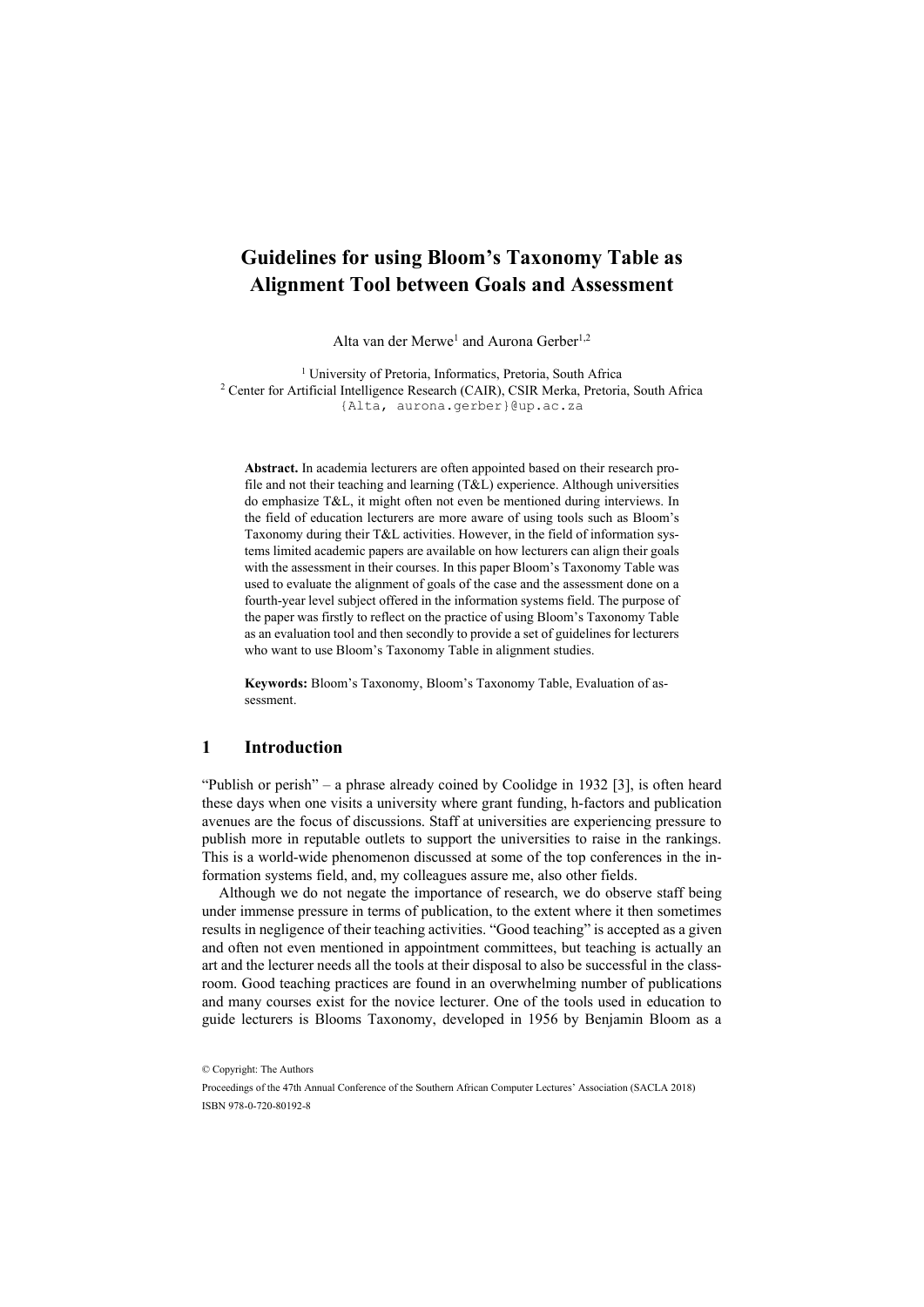framework for categorizing educational goals – the Taxonomy of Educational Objectives [2].

Bloom's Taxonomy [2] defined six major categories in the cognitive domain. The categories were *knowledge*, *comprehension*, *application*, *analysis*, *synthesis*, and *evaluation*. The framework was revised 45 years later by Anderson et al [1], who added another dimension to the taxonomy after realizing that a category such as *knowledge* embodies both noun and verb aspects. The new taxonomy allowed for the noun and the verb to form separate dimensions, "the noun providing the basis for the Knowledge dimension and the verb forming the basis for the Cognitive Process dimension" [5, p.213]. The knowledge dimension consists of *factual knowledge*, *conceptual knowledge*, *procedural knowledge* and *metacognitive knowledge*.

Our research interest was in investigating whether the Bloom's Taxonomy Table could be used as evaluation tool to get an indication of the alignment between outcomes defined for an information postgraduate course and the assessment used for the course. After conducting a case study, our contribution in this paper is a set of guidelines that course coordinators can use to support them during alignment of goals and assessment.

In this paper we provide background on Bloom's Taxonomy in section 2, followed by the method followed in section 3, as well as how we used Bloom's Taxonomy Table as evaluation tool. In section 4 we provide the alignment data, followed by a discussion on the value of using Bloom's Taxonomy Table in section 5. In section 6 we offer a proposed set of guidelines. The conclusion is provided in section 7.

### **2 Background**

#### **2.1 Bloom's Revised Taxonomy**

The goal of the founders of Bloom's Taxonomy was to develop a "method of classification for thinking behaviors" and consisted of the cognitive, affective and psychomotor domain. Bloom's Taxonomy focused on the cognitive domain and was published in 1956 [4], with several levels of thinking and six levels of complexity. The levels were often seen as a ladder, where the learner moved through the different levels to acquire a higher level of cognition. The first three levels were knowledge, comprehension and application, followed by the higher levels of cognition, namely analysis, synthesis and evaluation (Figure 1) [4]. In the revised taxonomy the *cognitive process* dimension was changed to *remember*, *understand*, *apply*, *analyze*, *evaluate* and *create* (Figure 1).

In Table 1 we summarized the cognitive process dimension where the first level, *remember*, focuses on recall and the type of questions the instructor will ask himself is: 'Can the student recall or remember the information?' [7]. On the second level, *understanding*, the question of importance to ask is, 'Can the student explain ideas or concepts?' For *applying* the question is, 'Can the student use the information in a new way?' while for *analyzing* the instructor asks if the student can distinguish between the different parts. On the fifth level, *evaluating*, the instructor asks the question, 'Can the student justify a stand or decision?' while regarding creating the question the instructor asks is whether a student can create a new product or point of view [7].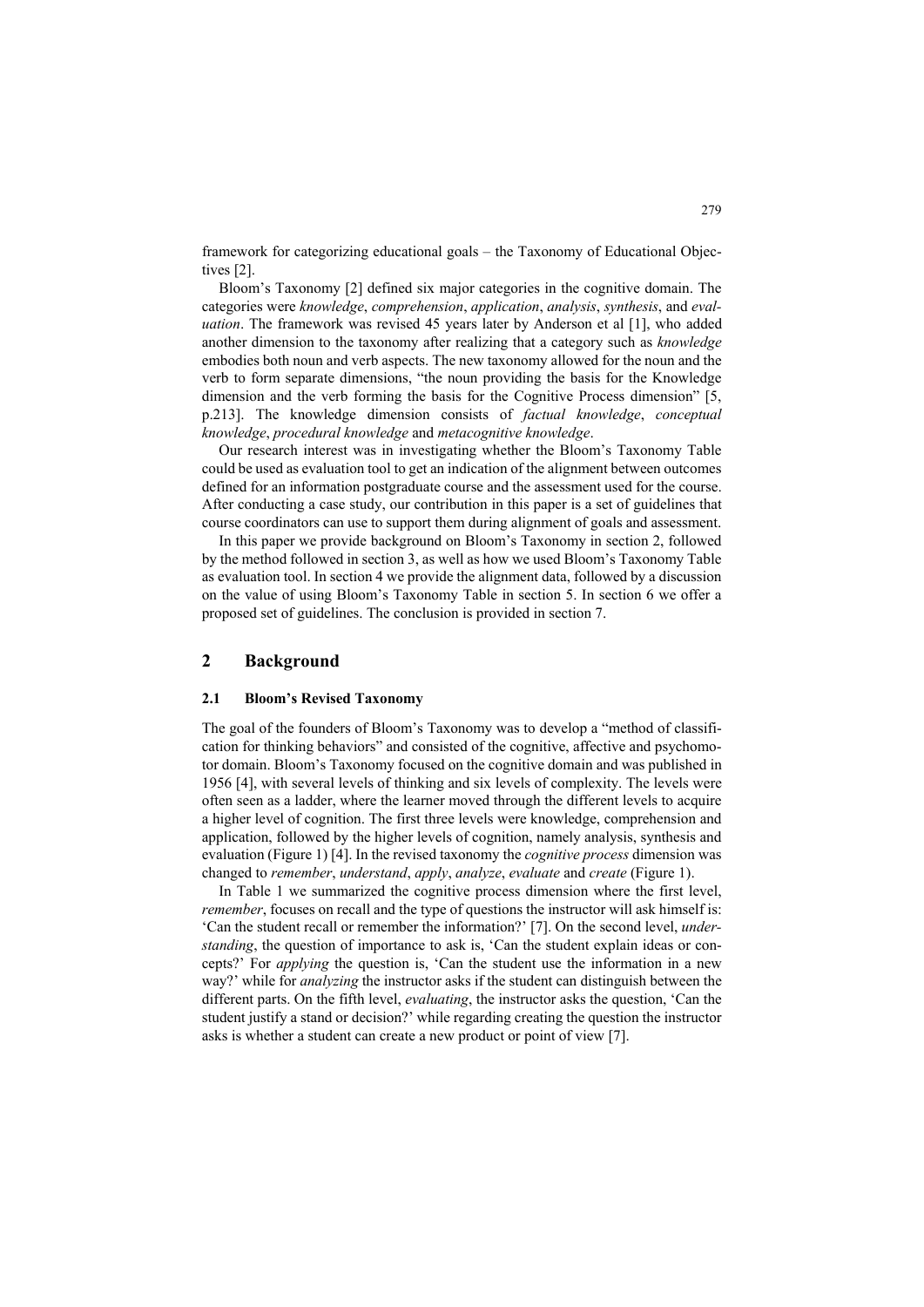

**Fig. 1.** Original and revised Bloom's taxonomy.

|                  | <b>Cognitive Process Dimension</b>                                                                                                                       | <b>Consists of</b>                                                                                                                   |  |  |
|------------------|----------------------------------------------------------------------------------------------------------------------------------------------------------|--------------------------------------------------------------------------------------------------------------------------------------|--|--|
| 1.               | <b>Remember</b> – Retrieving relevant knowledge from long-term<br>memory.                                                                                | Recognizing<br>1.1<br>Recalling<br>1.2                                                                                               |  |  |
| $\overline{2}$ . | <b>Understand</b> – Determining the meaning of instructional mes-<br>sages, including oral, written, and graphic communication.                          | 2.1 Interpreting.<br>2.2 Exemplifying,<br>2.3 Classifying.<br>2.4 Summarizing,<br>2.5 Inferring,<br>2.6 Comparing,<br>2.7 Explaining |  |  |
| 3.               | Apply – Carrying out or using a procedure in a given situation.                                                                                          | 3.1 Executing<br>3.2 Implementing                                                                                                    |  |  |
| $\overline{4}$ . | Analyze - Breaking material into its constituent parts and de-<br>tecting how the parts relate to one another and to an overall<br>structure or purpose. | 4.1 Differentiating<br>4.2 Organizing<br>4.3 Attributing                                                                             |  |  |
| 5.               | <b>Evaluate</b> – Making judgments based on criteria and standards.                                                                                      | 5.1 Checking<br>5.2 Critiquing                                                                                                       |  |  |
| 6.               | <b>Create</b> – Putting elements together to form a novel, coherent<br>whole or make an original product.                                                | 6.1 Generating<br>6.2 Planning<br>6.3 Producing                                                                                      |  |  |

**Table 1.** Cognitive process dimension of the revised taxonomy [5].

As mentioned, the revised taxonomy consists of two dimensions. The first is the cognitive process dimension where, the focus is on the process used to learn. The second dimension is the knowledge dimension (or the kind of knowledge to be learned). The knowledge dimension consists of *factual knowledge*, *conceptual knowledge*, *procedural knowledge* and *metacognitive knowledge.* As described by Anderson [1], *Factual Knowledge* "refers to the basic elements that students must know to be acquainted with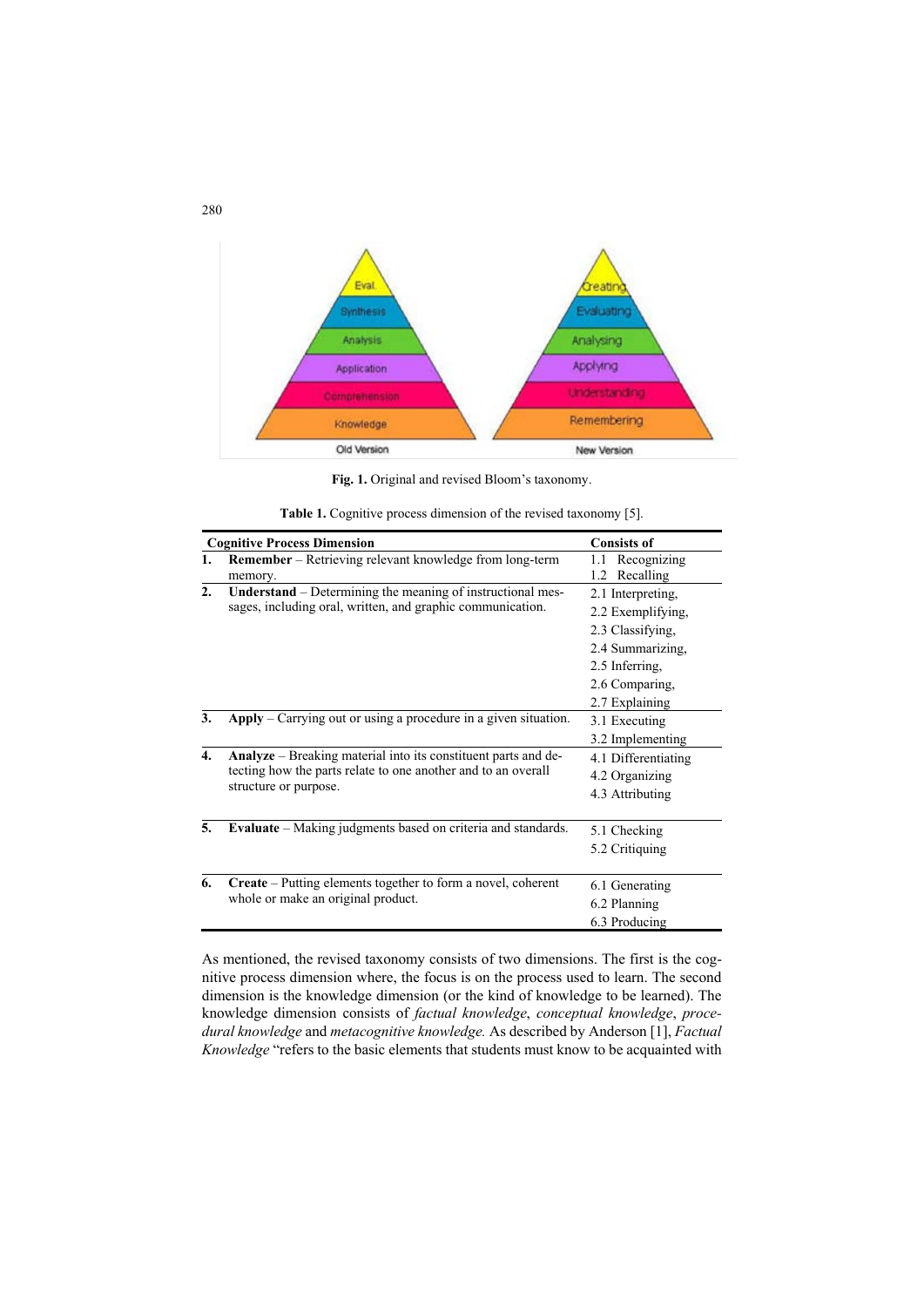a discipline or solve problems in it." Knowledge of terminology and of specific details and elements is important. *Conceptual knowledge* "refers to the inter-relationships among the basic elements within a larger structure that enable them to function together" [1]. The focus is on knowledge of classifications, categories, principles, generalizations, theories, models and structures. *Procedural knowledge* relates to "How to do something; methods of inquiry, and criteria for using skills, algorithms, techniques, and methods" [1]. For procedural knowledge, the knowledge of subject-specific skills, algorithms, techniques, methods and knowledge of criteria for determining when to use appropriate procedures are significant. Lastly, *metacognitive knowledge* focuses on the self and cognition in general where strategic knowledge and knowledge about cognitive tasks plays a role.

#### **2.2 Objectives and Assessment**

In education it is imperative that the lecturer aligns the objectives defined for the course with the different assessments. Alignment, according to La Marca et al. [6], refers to 'bring[ing] into a straight line; to bring parts or components into proper coordination or … into agreement'. Webb [8] states that in education alignment refers to how the elements in a system work together in order to create a learning environment that guides instruction and student learning. It is possible to improve the efficiency and effectiveness of the education system by aligning the goals and assessments for a course [6]. It is possible to work more effectively and set priorities if the assessment is aligned with the objectives of the course.

La Marca et al. [6] provided six guidelines that can be seen as the foundations of an aligned system of standards and assessment. Below we adapted the guidelines to be specific for higher education:

- 1. Improvement of student performance;
- 2. Classroom instructional practices be based on a curriculum;
- 3. Alignment of educational practices and philosophies and educational agencies;
- 4. Where applicable, visible and unguarded external assessments;
- 5. Periodic and continuous process evaluated regularly; and
- 6. Valid decision-making based on data, depending on the degree of alignment between objectives and assessments.

The research discussed in this paper assists with guideline no. 6 above, namely ensuring that objectives and assessment align.

### **3 Research Design**

For this research we followed an interpretive approach and used a case study. The case was a postgraduate course where the purpose was to investigate if the use of the Bloom's Taxonomy Table could support the lecturers to establish how the goals of the study aligned with the assessment used at the end of the course. Bloom's Taxonomy Table (discussed in section 3.1) was used as guideline to evaluate the alignment of goals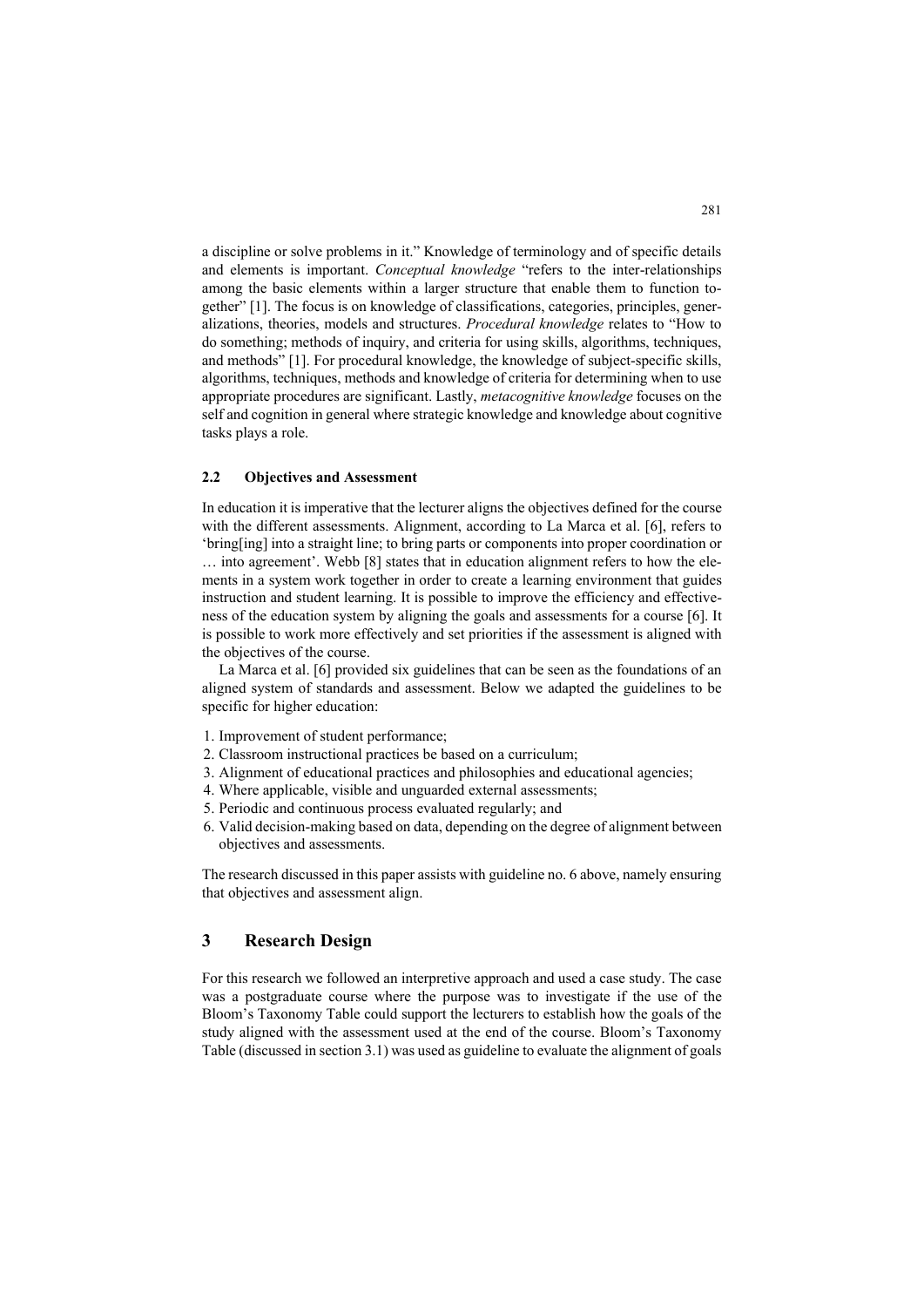and assessment after the course ended in 2017. For the alignment exercise an iterative approach was taken – we first established the goals and then aligned them with the assessments done. During the process, guidelines were identified as presented later in the paper.

In section 3.1 we provide the user with the Bloom's Taxonomy Table used during the research to map both the goals and the assessment. In section 3.2 an overview is provided on the postgraduate module used as the case study.

#### **3.1 The Bloom's Taxonomy Table**

The Bloom's Taxonomy Table uses both the *cognitive process* and *knowledge dimension* in a two-dimensional table to map elements of a course. For example, if we want to map the goal, "Objective 1: Remember the different enterprise architecture frameworks", the first part, *remember*, uses a cognitive process and the second, *different enterprise architecture frameworks*, is then a sub-category of factual knowledge (Table 2) and is therefore mapped in A1.

| <b>Cognitive Process Dimension</b>       |             |            |              |         |          |        |  |
|------------------------------------------|-------------|------------|--------------|---------|----------|--------|--|
| <b>The Knowledge</b><br><b>Dimension</b> | Remember    | Understand | <b>Apply</b> | Analyze | Evaluate | Create |  |
| A. Factual<br>Knowledge                  | Objective 1 |            |              |         |          |        |  |
| B. Conceptual<br>Knowledge               |             |            |              |         |          |        |  |
| C. Procedural<br>Knowledge               |             |            |              |         |          |        |  |
| D. Metacognitive<br>Knowledge            |             |            |              |         |          |        |  |

**Table 2.** Cognitive process dimension of the revised taxonomy [5].

#### **3.2 The Case Study Module**

The advisory board of the department argued that there was a need for training students in disruptive technologies at postgraduate level, and it was decided to include a capita selecta module on disruptive technologies. The module carries a weighting of 15 credits, indicating that on average a student should spend around 150 hours to master the required skills (including time to prepare for tests and examinations). Eight contact sessions of 1.5 hours each were scheduled during the semester and because of the limited duration of contact sessions, a blended learning approach was adopted, where students had to submit preparation assignments before class on the material to be presented during the session. The preparation assignments were open-book automated assessments that mainly tested understanding. Preparation beforehand allowed for discussion opportunities during class, thus focusing on application, analysis and evaluation (the higher cognitive processes).

Since no applicable handbook on disruptive technologies could be found, we compiled the course from selected publications and books, as well as online content. A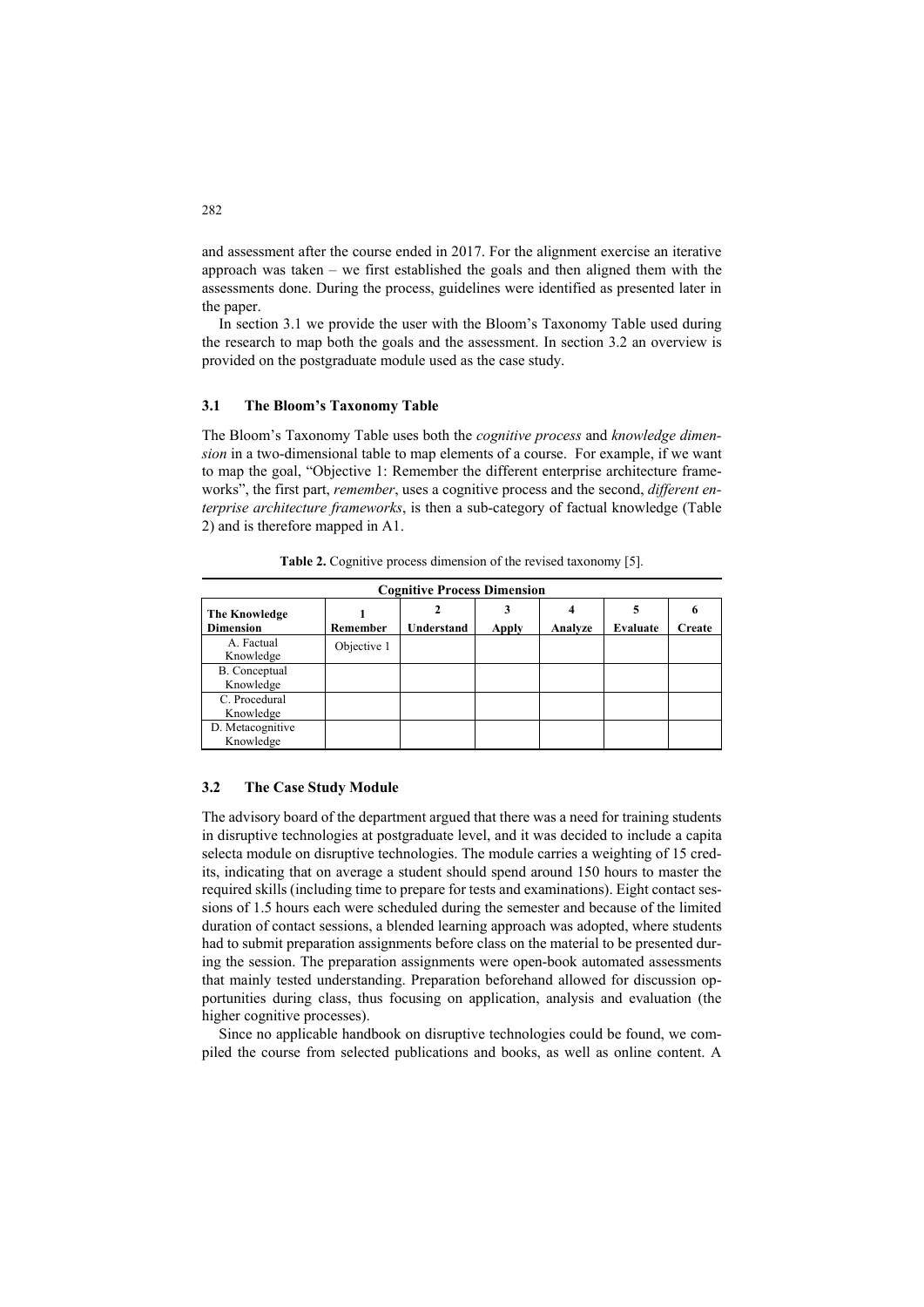selected reading list was provided, as well as additional content. The module topics we decided to include with associated module objectives are depicted in Table 1.

**Table 3.** Course syllabus and objectives.

| Topic                                 | Objective and description                                                                                                                                                          |  |  |  |  |  |
|---------------------------------------|------------------------------------------------------------------------------------------------------------------------------------------------------------------------------------|--|--|--|--|--|
| 1) Fundamentals,<br>concepts and def- | Objective 1: Understand what disruptive technologies are, as well as what is<br>meant with terms such as <i>disruptive innovation</i> , <i>digital disruption</i> , <i>digital</i> |  |  |  |  |  |
| initions                              |                                                                                                                                                                                    |  |  |  |  |  |
|                                       | transformation and disruption revolution.                                                                                                                                          |  |  |  |  |  |
|                                       | In this section a summary of the literature on disruptive technologies, as well                                                                                                    |  |  |  |  |  |
|                                       | as the associated terms and how these terms are related, was presented and                                                                                                         |  |  |  |  |  |
|                                       | discussed.                                                                                                                                                                         |  |  |  |  |  |
| 2) Technological                      | Objective 2: Understand the technological landscape and the unique characteris-                                                                                                    |  |  |  |  |  |
| landscape for dis-                    | tics of modern technological developments that support and underpin disruption.                                                                                                    |  |  |  |  |  |
| ruptive technolo-                     | In this section technological development as well as the various perspectives on                                                                                                   |  |  |  |  |  |
| gies                                  | what makes a technology disruptive were presented and discussed. Students were                                                                                                     |  |  |  |  |  |
|                                       | expected to be able to classify a technology (or compare technologies), given the                                                                                                  |  |  |  |  |  |
|                                       | perspectives.                                                                                                                                                                      |  |  |  |  |  |
| 3) Disruptive busi-                   | Objective 3: Understand the characteristics of business models that are typically                                                                                                  |  |  |  |  |  |
| ness models                           | threatened by disruptions or that are able to harness the advantages of disruptive                                                                                                 |  |  |  |  |  |
| technologies.                         |                                                                                                                                                                                    |  |  |  |  |  |
|                                       | In this section the business models of 'unicorn' companies were explored and<br>contrasted with traditional business models.                                                       |  |  |  |  |  |
| 4) Theories of Dis-                   | Objective 4: Understand and be able to apply the relevant theories to evaluate                                                                                                     |  |  |  |  |  |
| ruption                               | disruption.                                                                                                                                                                        |  |  |  |  |  |
|                                       | This section focused on the theory of disruptive innovation and how to evaluate a                                                                                                  |  |  |  |  |  |
|                                       | disruptive technology given the theory.                                                                                                                                            |  |  |  |  |  |
| 5) Design Thinking                    | Objective 5: Be able to apply design thinking to disruptive problems for innova-                                                                                                   |  |  |  |  |  |
|                                       | tion.                                                                                                                                                                              |  |  |  |  |  |
|                                       | This section of the course introduced the design thinking methodology of Stanford                                                                                                  |  |  |  |  |  |
|                                       | University, given the context of disruptive technologies and business models.                                                                                                      |  |  |  |  |  |

Assessment during the course consisted of formative assessment using four preparation assignments that students had to submit before class, as mentioned. Summative assessment was done through a mid-term semester test assignment on the first three topics, as well as the final examination assessment, which was a 48-hour take-home assignment. The examination assignment consisted of six questions on the whole syllabus, but was somewhat biased towards the last topics, since the first topics had already been assessed. The examination assignment used the context of a case study of universities of the future and the possibilities of disruption of higher education, given technologies such as MOOCs and online learning platforms. The paper followed the design thinking methodology and expected students to apply the knowledge presented in the course, given the future higher education context.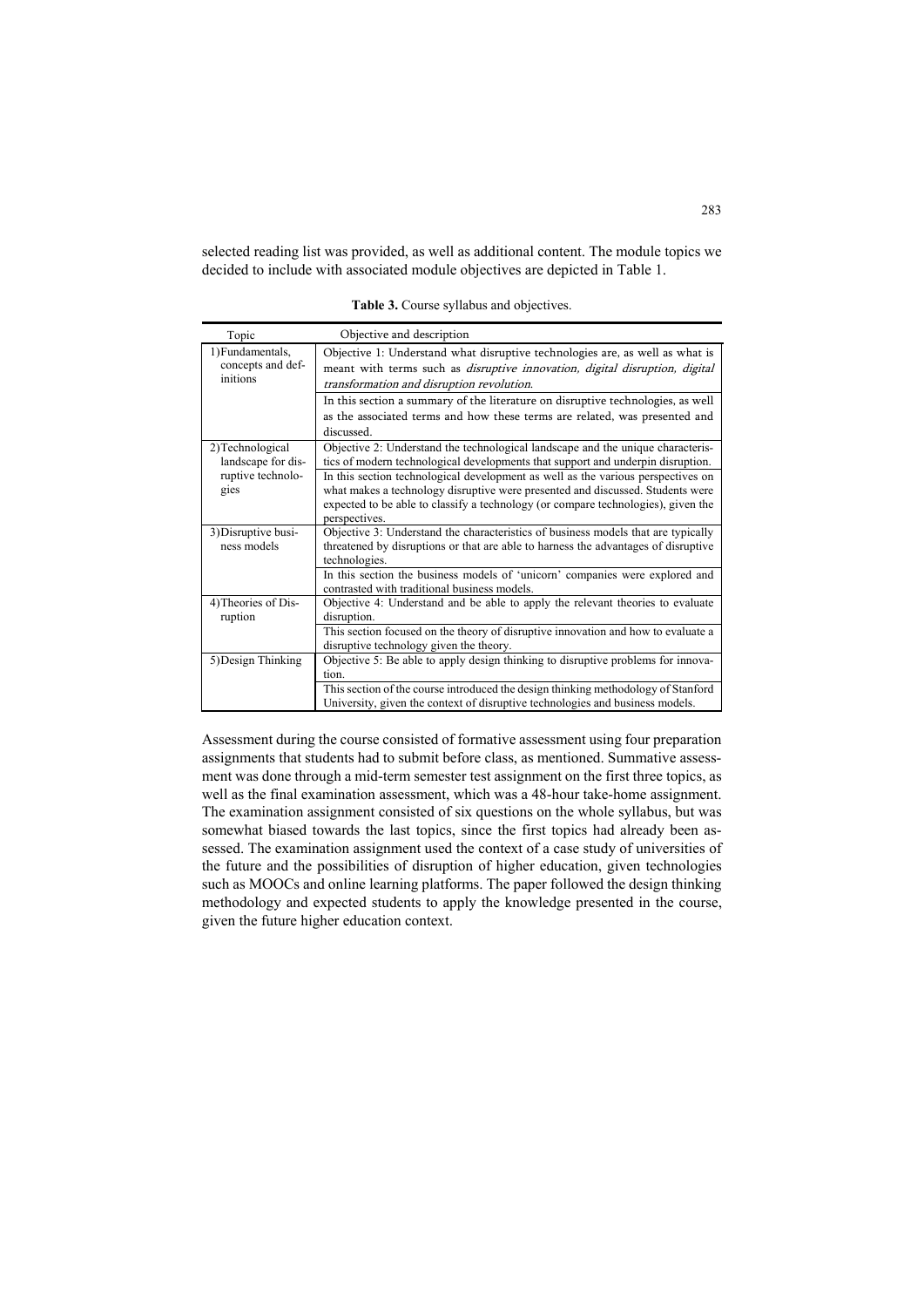### **4 Case Study Evaluation**

Our first task was to map the objectives of the module to the Bloom Taxonomy Table. The first objective for the module was '*Objective 1: Understand what disruptive technologies are, as well as what is meant with terms such as disruptive innovation, digital disruption, digital transformation and disruption revolution*'. For this objective the student needs to *analyze* and differentiate between concepts. Only *factual knowledge* is needed and it is therefore mapped on the Bloom's Taxonomy Table in cell A4, abbreviated as O1 (Objective 1). Objective 2 (O2) was defined to be 'Understand the technological landscape and the unique characteristics of modern technological developments that support and underpin disruption.' For this objective a student should be able to classify, explain and compare facts, using factual knowledge. O2 is therefore mapped to cell A2.

Similarly, 'Objective 3: Understand the characteristics of business models that are typically threatened by disruptions or that are able to harness the advantages of disruptive technologies', expected students to compare and explain matters using factual knowledge and was therefore also mapped to cell A2. For Objective 4, 'Understand and be able to apply the relevant theories to evaluate disruption', we expected the students to apply the theory in order to evaluate a disruptive technology. The mapping was done in cell B5 where the knowledge domain is conceptual. Lastly, for Objective 5, 'Be able to apply design thinking to disruptive problems for innovation', we expected the student to use the design thinking methodology to create a solution, given the context of disruptive technologies and business models. The knowledge needed for this type of requirement is procedural knowledge, where the methods are playing a role. The focus is on the creation and therefore we plotted the objective in C6.

| <b>Cognitive Process Dimension</b> |          |                |              |                |          |               |  |
|------------------------------------|----------|----------------|--------------|----------------|----------|---------------|--|
| The<br>Knowledge                   |          |                |              |                | 5        |               |  |
| <b>Dimension</b>                   | Remember | Understand     | <b>Apply</b> | Analyze        | Evaluate | <b>Create</b> |  |
| A. Factual<br>Knowledge            |          | O <sub>2</sub> |              | O <sub>1</sub> |          |               |  |
|                                    |          | O <sub>3</sub> |              |                |          |               |  |
| B. Conceptual                      |          |                |              |                | O4       |               |  |
| Knowledge                          |          |                |              |                |          |               |  |
| C. Procedural                      |          |                |              |                |          | $\Omega$      |  |
| Knowledge                          |          |                |              |                |          |               |  |
| D. Metacognitive                   |          |                |              |                |          |               |  |
| Knowledge                          |          |                |              |                |          |               |  |

**Table 4.** Mapping of the course objectives.

In order to link the goals and the assessment with one another, our next step was to map the summative assessment done using Bloom's Taxonomy Table. For the mid-semester assessment students had to complete an assignment and for the final assessment students were given a 48-hour take-home assignment. They could use any resources available to complete the assignments and all submissions were checked for plagiarism using TurnitIn.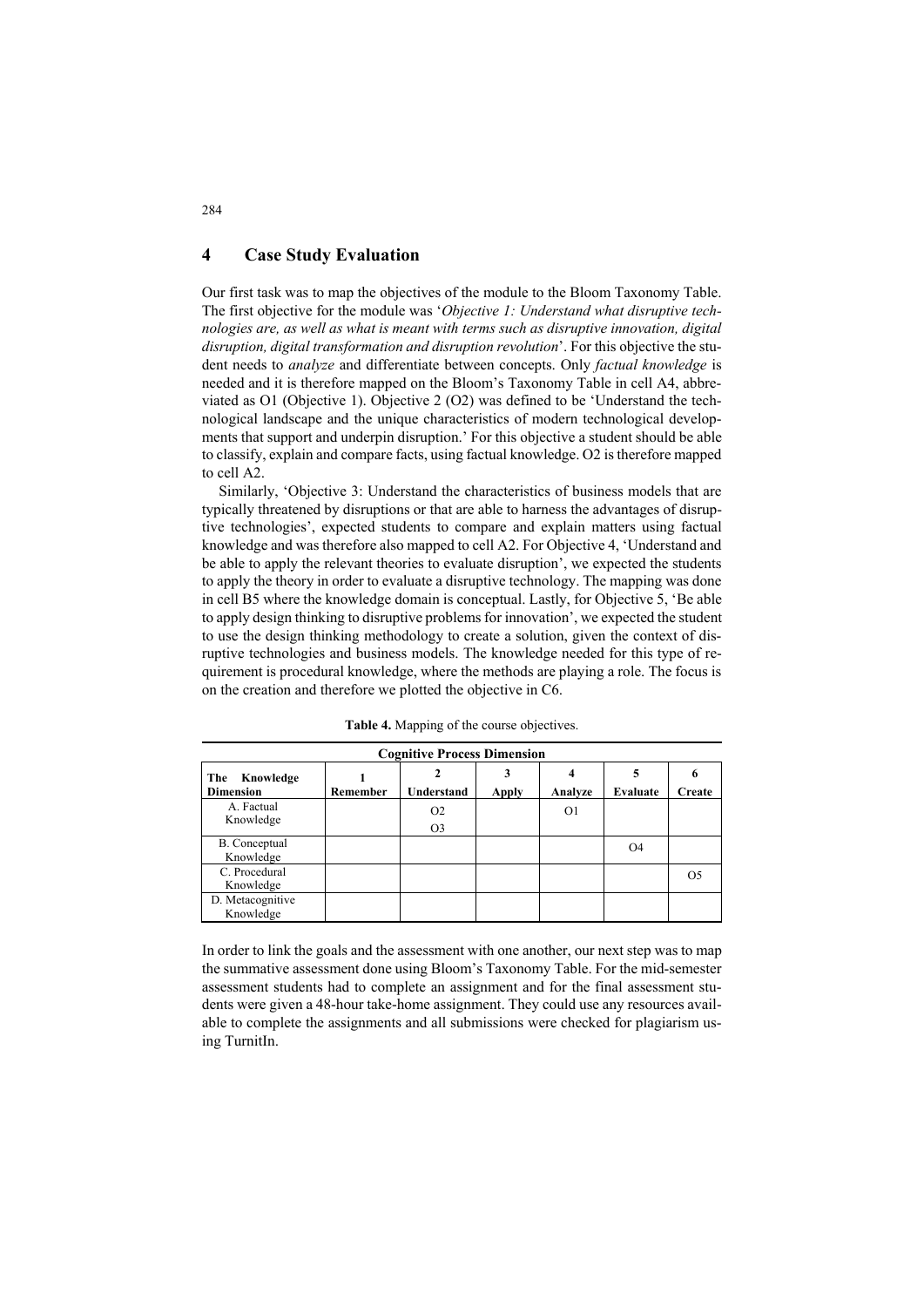In the test assignment students were asked to choose either blockchain or crypto currencies as a disruptive technology. Test question 1 (TQ1) asked students to do a thorough literature review on the chosen technology with proper citations and referencing. TQ2 and TQ3 asked students to do an evaluation of the chosen technology given two distinct methods included in the syllabus. TQ4 asked students to apply the theory of disruptive innovation to the technology.

For the examination assignment students received a case study describing the possibility of disrupted higher education given the characteristics and demands of millennials as well as the unique profile of South African students. The first two questions, Examination Question 1 and Examination Question 2 (indicated as EQ1 and EQ2) requested the student to provide short literature reviews of the higher education institution and the student of the near future. Examination Question 3 (EQ3) requested the student to "Apply the five modes of the Stanford Design Thinking methodology to the scenario described …" and to "summarise each mode with reference to the future of South African higher education and how you would execute each mode". EQ4 requested students to 'Execute the Empathy Mode of the Stanford Design Thinking methodology ...' and to 'develop two composite character profiles'. EQ5 requested the student to use the results of his/her empathy mode and execute the define mode of the Standford Design Thinking methodology by using the point-of-view (POV) Madlib method card to *develop* a POV for disruptive higher education in South Africa. EQ6 asked the student to use the results of his/her empathy and define modes, and then to *execute* the ideate mode of the Stanford Design Thinking methodology. Q6.1 asked the student to identify applicable disruptive technologies and argue why they are disruptive, and for EQ6.2 the student needed to propose solutions to the identified POV of the previous questions. EQ7 expected the student to apply the theory of disruptive innovation and evaluate his proposed solution. The last question, EQ8, requested the student to use the results of his/her executed modes of the Stanford Design Thinking methodology, and design an exponential organization.

In order to map the assessment to Bloom's Taxonomy Table, we first had to map questions to objectives. We immediately realized that for the first questions in both assessments (TQ1, EQ1 and EQ2) we expected students to do literature reviews where we assessed synthesis of the literature and referencing, but we never set a course objective for these skills. The remainder of the questions where mapped by placing the objective before the question, e.g. because TQ2 and TQ3 asked students to evaluate disruptive technologies, they mapped to Objective 2 indicated by O2:TQ2 and O2:TQ3. All the assessment questions were thus mapped to course objectives.

For placement of the questions along the knowledge dimension, we categorized the literature review questions as factual knowledge. The students were required to be able to organize and differentiate maps to analyze cognitive process dimension, and the questions were plotted in cell A4. The placement is shown as TQ1, EQ1 and EQ2 in Bloom's Taxonomy Table (Table 5).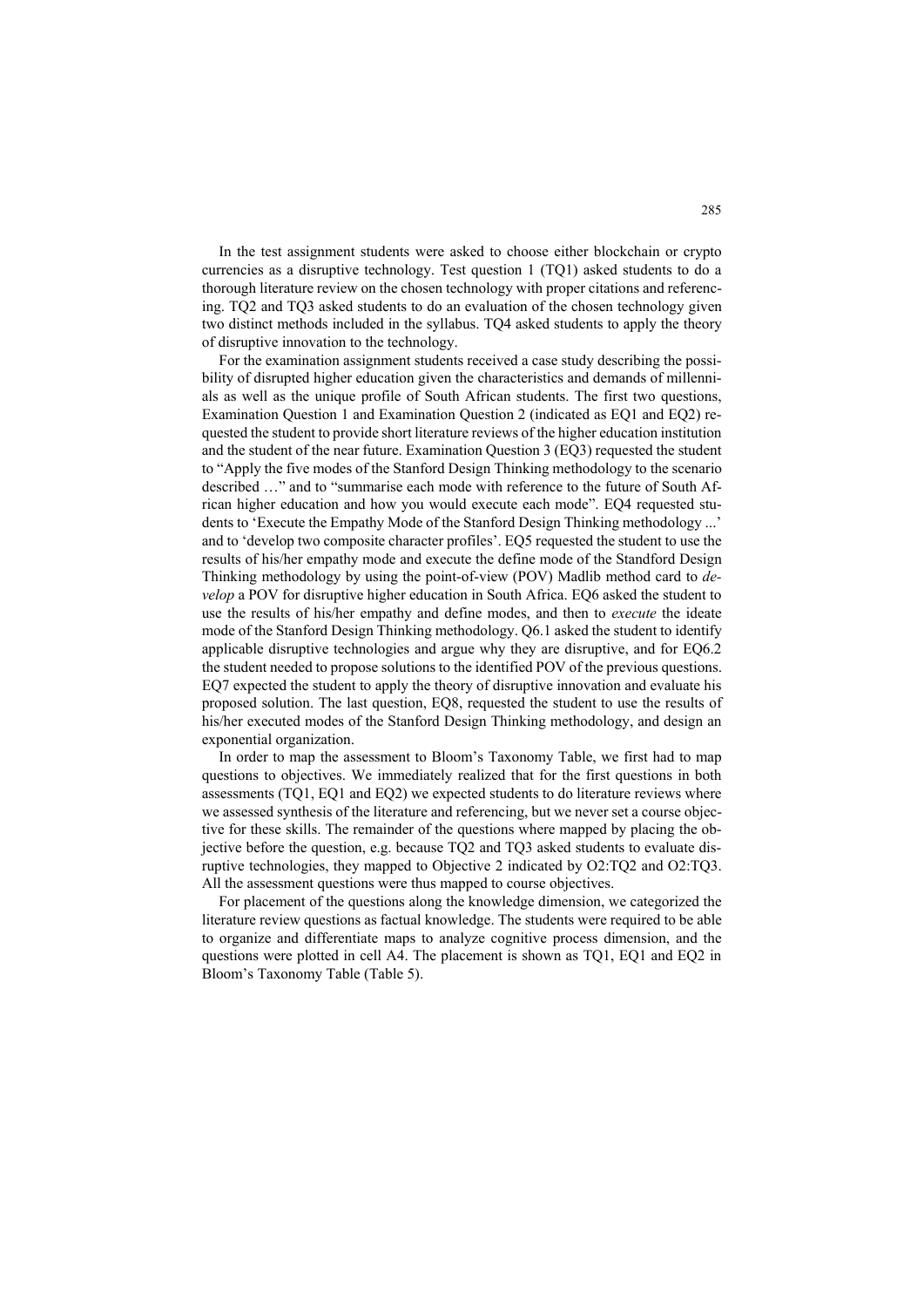| <b>Cognitive Process Dimension</b> |          |            |              |                 |              |            |  |
|------------------------------------|----------|------------|--------------|-----------------|--------------|------------|--|
| The<br>Knowledge                   |          | 2          | 3            | 4               | 5            | 6          |  |
| <b>Dimension</b>                   | Remember | Understand | <b>Apply</b> | Analyze         | Evaluate     | Create     |  |
| A. Factual                         |          |            | O5:EO4       | TQ1,            |              |            |  |
| Knowledge                          |          |            |              | EQ <sub>1</sub> |              |            |  |
|                                    |          |            |              | EQ <sub>2</sub> |              |            |  |
| B. Conceptual                      |          |            | O5:EQ3       |                 | O2:TO2       | $O5:EQ5$ , |  |
| Knowledge                          |          |            |              |                 | $O2:TQ3$ ,   | O5:EQ6.2,  |  |
|                                    |          |            |              |                 | O4:TQ4,      | O3:EO8     |  |
|                                    |          |            |              |                 | $O2:EQ6.1$ , |            |  |
|                                    |          |            |              |                 | O4:EO7       |            |  |
| C. Procedural<br>Knowledge         |          |            | O5:EQ3       |                 |              |            |  |
| D. Metacognitive<br>Knowledge      |          |            |              |                 |              |            |  |

**Table 5.** Mapping of the assessment questions.

Regarding the test assignment, all the questions (TQ2, TQ3 and TQ4) required an evaluation given conceptual knowledge of different topics or objectives. For placement on the knowledge dimension we selected cell B5 and indicated the placement with O2:TQ2, O2:TQ3 and O4:TQ4, indicating that TQ2 and TQ3 assessed Objective 2 and TQ4 assessed Objective 4.

Regarding the examination assignment, EQ3 requested the student to "Apply the five modes of the Stanford Design Thinking methodology to the scenario described …", and further to "summarise each mode with reference to the future of South African higher education and how you would execute each mode." For our placement on the knowledge dimension we argued that conceptual knowledge is needed since the interrelationships among basic elements within a larger structure plays a role. For the cognitive process dimension, the student was involved in understanding and applying the work and therefore we place the question (EQ3) in B3 as O5:EQ3 (indicating that we were assessing Objective 5). However, the student was also required to apply procedural knowledge to the case study, which places the question in cell C3 (the application of procedural knowledge).

EQ4 requested students to execute and develop given Design Thinking (Objective 5) and this question was placed in cell A3, since the expectation related 3.1, executing, and 3.2, implementing, as described in Table 1. EQ5 requested the student to use previous results and execute and develop, using a given method card. Regarding this question, creation played a central role, where different concepts from Objective 5 needed to be related in answering the question and therefore we placed it in cell B6 as O5:EQ5. For EQ6.1 the student was expected to use previous results and then to execute, thus looking for relationships between characteristics of disruptive technologies (Objective 2). The question therefore maps towards conceptual knowledge. The student furthermore had to evaluate and therefore the placement was in cell B5 as O2:EQ6.1. For EQ6.2 the student needed to propose solutions to a problem and the question was placed in B6. EQ7 expected the student to apply and evaluate, given the theory of disruptive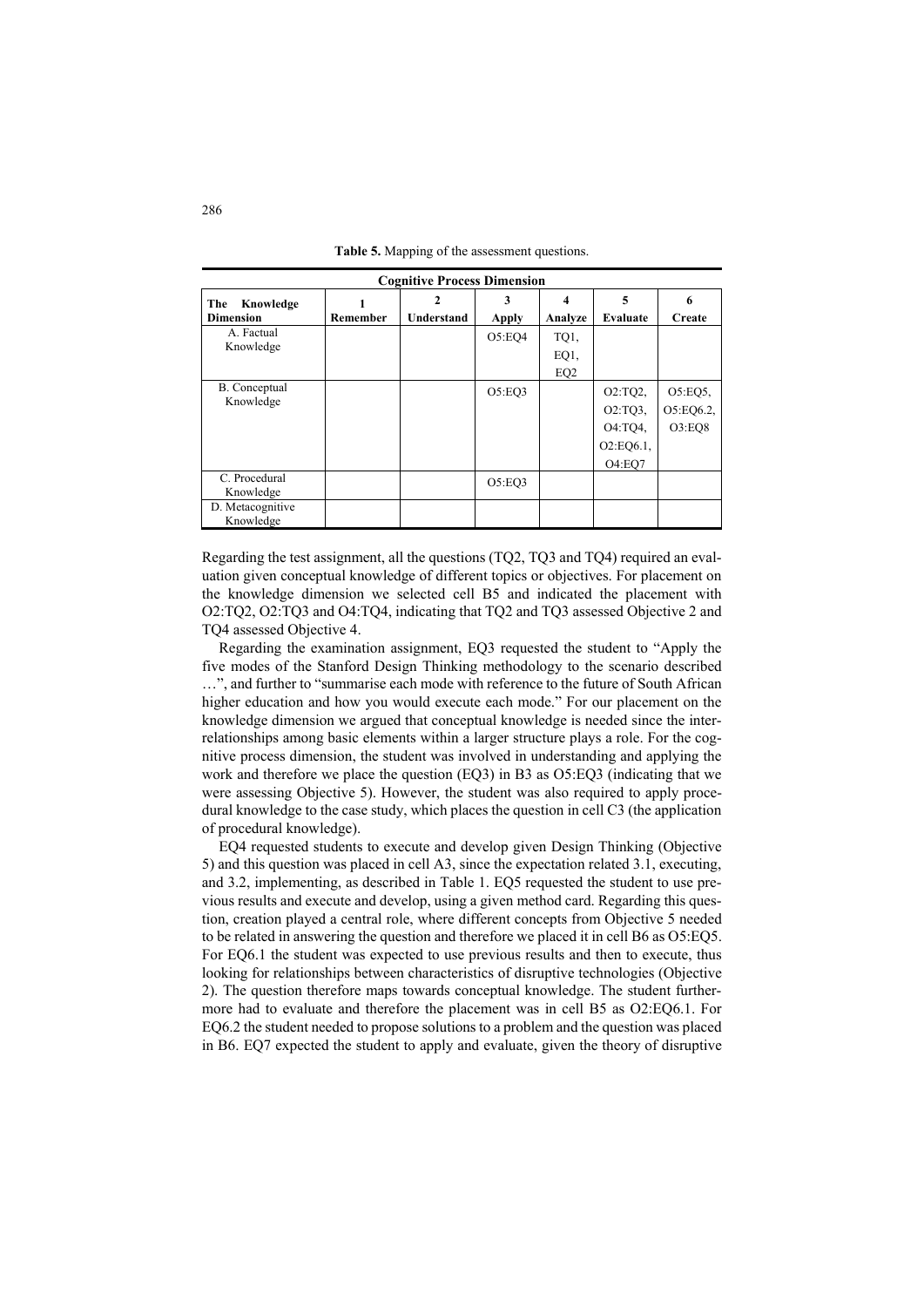innovation (Objective 4) and O4:EQ7 was therefore placed under conceptual knowledge and evaluation in cell B5. The last question, EQ8 requested the student to use previous results and design an exponential organization (Objective 3). We placed the question on B6 as O3:EQ8, since the student was required to link concepts and then to create a solution.

The next step in our alignment of the objectives and assessment was to illustrate on one single table both the objectives and the assessment questions in order to discuss the alignment (Table 6). This table can be used to do an evaluation of the alignment of course objectives and summative assessment. Alignment is present when the objective and assessment appear in the same cell. The results will be discussed in the next section.

| <b>Cognitive Process Dimension</b> |          |                   |              |                 |                                   |               |  |
|------------------------------------|----------|-------------------|--------------|-----------------|-----------------------------------|---------------|--|
| The<br>Knowledge                   |          | 2                 | 3            | 4               | 5                                 | 6             |  |
| <b>Dimension</b>                   | Remember | <b>Understand</b> | <b>Apply</b> | Analyze         | Evaluate                          | Create        |  |
| A. Factual                         |          | 02, 03            | O5:EQ4       | <b>O1,</b>      |                                   |               |  |
| Knowledge                          |          |                   |              | TQ1,            |                                   |               |  |
|                                    |          |                   |              | EQ <sub>1</sub> |                                   |               |  |
|                                    |          |                   |              | EQ <sub>2</sub> |                                   |               |  |
| B. Conceptual                      |          |                   | O5:EQ3       |                 | <b>O4</b>                         | O5:EQ5,       |  |
| Knowledge                          |          |                   |              |                 | O4:TQ4,                           | O5:EQ6.2      |  |
|                                    |          |                   |              |                 | <b>O4:EO7</b>                     |               |  |
|                                    |          |                   |              |                 | O2:TQ2,                           | <b>O3:EO8</b> |  |
|                                    |          |                   |              |                 | $O2:TO3$ ,                        |               |  |
|                                    |          |                   |              |                 | O <sub>2</sub> :EO <sub>6.1</sub> |               |  |
| C. Procedural                      |          |                   | O5:EQ3       |                 |                                   | <b>O5</b>     |  |
| Knowledge                          |          |                   |              |                 |                                   |               |  |
| D. Metacognitive<br>Knowledge      |          |                   |              |                 |                                   |               |  |
|                                    |          |                   |              |                 |                                   |               |  |

**Table 6.** Alignment of objectives and assessment.

### **5 Discussion**

According to Anderson et al. [1], it is possible to determine one's degree of alignment by correlating one's objectives, instruction and assessment. In our case we used Bloom's Taxonomy Table similar to some examples provided by Anderson et al. [1] to determine how the objectives and assessment questions align (Table 6). Given the case study and mapping of objectives to assessment, we detected some alignment, as well as substantial misalignment, as will be indicated in the list below. We also include remediating actions in the list.

• TQ1, EQ1 and EQ2 asked students to complete a literature review, but the ability to do such a review was never formulated as an objective. Since this is a postgraduate course, students will be exposed to literature reviews; however, if the ability is assessed, it should be a course objective and such a course objective was added for 2018;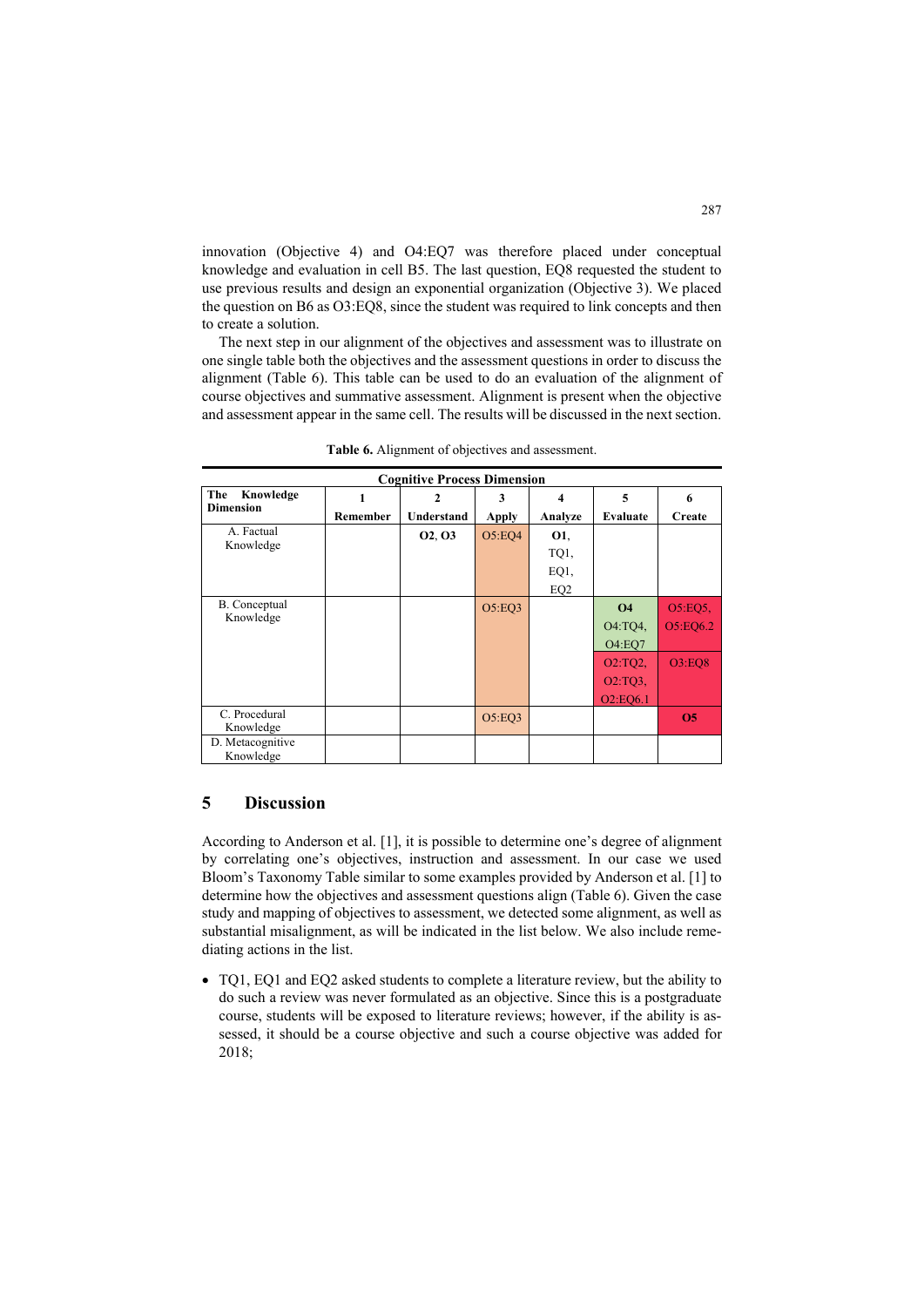- Similarly, Objective 1 (O1) was placed in A4 but never assessed during summative assessment. We realized, however, that O1 was assessed during the preparation assignments, but summative assessment of this objective should ideally also be included in 2018.
- Objectives 2 and 3 (O2, O3) were placed in cell A2; however, these were assessed in cells B5 and B6, which indicates substantial misalignment. The objective only stated that the factual knowledge of the content should be understood. However, during assessment we expected students to be able to evaluate and create using conceptual knowledge of the content. After consideration of what we wanted to achieve with this course at postgraduate level, we decided to reformulate the objectives for 2018 judiciously to ensure placement in cell B5 at least – a movement of a row on the knowledge dimension and 3 columns on the cognitive process dimension. We also decided that the assessment criteria should be carefully reconsidered with regard to the 'create cognitive dimension' since possibly only evaluation is necessary for a course at Honors level.
- $\bullet$  Objective 4 (O4) was assessed correctly, possibly because the topic concerned the application of theory and it was assessed as such in both assessments.
- Objective 5 (O5) was mapped as C6 but assessed in A3, B3, C3 and B6. We therefore originally expected the student to be able to create or produce new procedural knowledge, but we only assessed creation on the conceptual level (B6). The A3, B3 and C3 assessment is not problematic, as it assesses building blocks of Objective 5. We scrutinized the reasons for the misalignment of O5 and its assessment, and realized that it is a challenge to assess the creation of procedural knowledge with written assignments. Assignments are more suitable for the assessment of conceptual knowledge, hence the B6 mapping. Procedural knowledge could be assessed, for example, using a practical implementation.

## **6 Guidelines for Using Bloom's Taxonomy Table to Align Objectives and Assessment**

As mentioned in section 3, we used an iterative post-module presentation approach to align the objectives with the assessment. As evaluation tool this worked perfectly well, but if one wants to use the table as guiding tool, it is imperative that the tool should be used at the beginning of the course when the objectives are set. During the evaluation process we made notes on practices used took part in a discussion session where these notes were formalized into guidelines. For novice users of Bloom's Taxonomy Table, we advise the following:

• Always use Bloom's Taxonomy Table at the beginning of the course to identify objectives that fit the level of learning required on the cognitive process dimension for the course (for example in South Africa NQF levels are used to indicate the level of learning).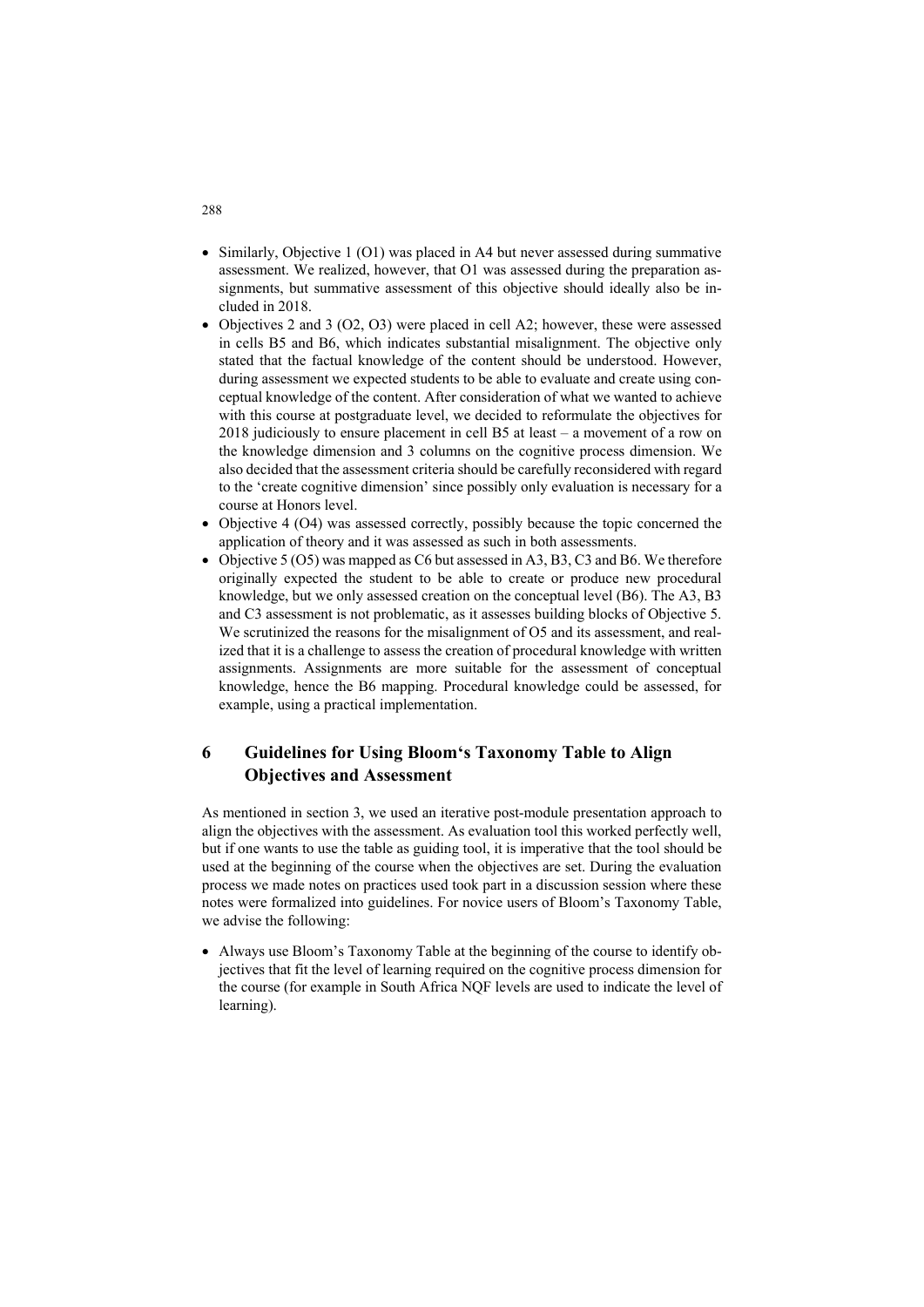- Bloom's Taxonomy Table assumes that the columns further to the right in cognitive process dimension include the preceding processes in columns to the left. Assessment questions need to be mapped to the appropriate cognitive process dimensions, but in the beginning of the course it might be appropriate to assess lower levels of cognitive process dimensions, as long as the final assessment aligns with the dimension set by the course objectives.
- If misalignment occurs on the cognitive process dimension, the implications are that lower assessment levels benefit students, however the lower assessment levels affects the quality of the course since objectives are not appropriately assessed.
- All knowledge dimensions included in the objectives need to be assessed during the course.
- The semantics of terms used in objectives and assessment, e.g. understand, apply and evaluate need to be used appropriately. Careful wording with descriptions should be used so that misunderstandings and misalignment are prevented.

## **7 Conclusion**

Education is one of the oldest fields in research and one of our core responsibilities at higher education institutions is to be involved in teaching and learning. Staff teaching information systems often teach without prior training in education practices and find the available tools overwhelming. In this paper we firstly provided a synopsis of how Bloom's Taxonomy Table can help the information systems lecturer to offer a course at the right level and then to evaluate how the goals align with the assessment. The value of the case study is that we often understand better when we see examples related to our own field of study. Secondly, we provided a set of guidelines to be used by lecturers interested in using the Bloom's Taxonomy Table as alignment tool. As lecturers we found the tool valuable and it gave us insight into how we should reconsider our goals set for the course. It also showed us the value of using the right semantics during your goal setting and assessment in order to ensure alignment. We will recommend its use as an evaluation tool, but mostly as a planning tool during goal setting and alignment of assessments.

### **References**

- 1. Anderson, L. Kratahwohl, D.R., Bloom, B.S.: A taxonomoy for learning, teaching, and assessing. Longman, New York (2001).
- 2. Bloom, B., Englehart, M., Furst, E., Krathwohl, D.: Taxonomy of educational objectives: The classification of educational goals. Handbook I: Cognitive domain. Longman, New York (1984).
- 3. Coolidge, H.: Archibald Cary Coolidge: Life and letters. Houghton Mifflin, Boston, USA (1932).
- 4. Forehand, M.: Bloom's taxonomy. In: Orey, M. (ed.) Emerging Perspectives on Learning, Teaching, and Technology (2005).